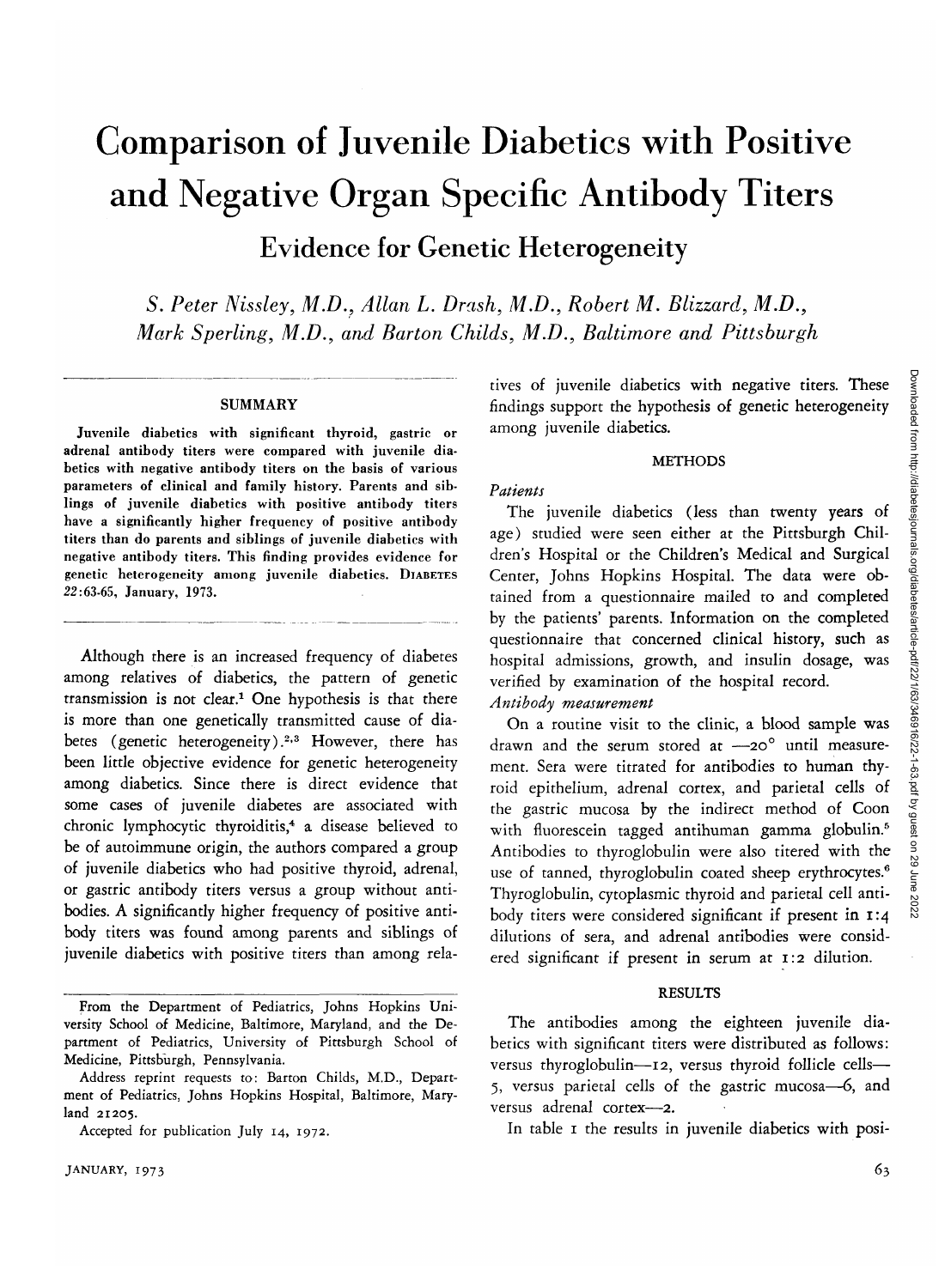|                                             | n.       | Positive<br>antibody titer<br>$Mean + S.D.$ | Negative<br>antibody titer<br>$Mean + S.D.$<br>$\mathbf{n}$ |                                    |  |
|---------------------------------------------|----------|---------------------------------------------|-------------------------------------------------------------|------------------------------------|--|
| Birth weight (kg.)                          | 15       | $3.4 \pm 0.5$                               | 67                                                          | $3.4 \pm 0.4$                      |  |
| Days in newborn                             |          |                                             |                                                             |                                    |  |
| nursery                                     | 17       | $5.4 \pm 1.9$                               | 67 -                                                        | $5.7 + 1.8$                        |  |
| Milestones (mo.):                           |          |                                             |                                                             |                                    |  |
| Sat alone<br>Walked alone                   | 16<br>17 | $6.3 \pm 1.4$<br>$12.8 \pm 3.6$             | 63.<br>71                                                   | $6.0 \pm 1.3$<br>2.3<br>$11.4 \pm$ |  |
| Talked                                      | 13       | $25.1 \pm 16.1$                             | 57                                                          | 7.0<br>$22.9 +$                    |  |
| Age when diabetes<br>was diagnosed<br>(vr.) | 28       | $7.3 \pm 3.5$                               | 72                                                          | $6.3 + 3.5$                        |  |
| Duration of poly-<br>uria and polydip-      |          |                                             |                                                             |                                    |  |
| sia before diag-<br>nosis (wk.)             | 16       | $2.9 + 1.9$                                 | 65                                                          | $6.1 + 9.1$                        |  |
| Hospital days/year<br>since diagnosis       | 18       | $3.0 + 2.5$                                 | 66 -                                                        | $4.2 \pm 7.8$                      |  |
| Present insulin dose<br>(U./kg.)            | 17       | $1.08 \pm 0.41$                             | 68                                                          | $1.01 \pm 0.33$                    |  |
| Paternal age at<br>birth (yr.)              | 18       | $31.2 \pm 7.0$                              | 71                                                          | $31.2 \pm 6.3$                     |  |
| Maternal age at<br>birth (yr.)              | 18       | $28.2 \pm 6.0$                              | 72                                                          | $28.2 \pm 6.2$                     |  |
| Father's weight<br>(kg)                     | 18       | $78.9 \pm 8.9$                              | 72                                                          | $82.2 \pm 9.1$                     |  |
| Mother's weight<br>(kg)                     | 18       | $66.6 \pm 159$                              | 71                                                          | $64.8 \pm 12.7$                    |  |
|                                             |          |                                             |                                                             |                                    |  |

| TABLE 1 |  |  |
|---------|--|--|
|         |  |  |

Comparison of juvenile diabetics with positive and negative antibody titers

tive and negative antibody titers for several parameters of clinical history and family history are compared. The data were not significantly different for the patients with negative and positive titers at the 90 per cent confidence level (Student's *t-test).* In addition, the two populations did not differ with respect to growth—the mean for height and weight for both populations was slightly less than the 50th percentile.

In table 2 the frequency of diabetes (juvenile and adult onset) among parents, siblings, and grandparents of the juvenile diabetics with positive and negative antibody titers is compared. The frequency among relatives of the two populations was not significantly dif-

| n |
|---|
|---|

Incidence of diabetes among relatives of patients with positive and negative antibody titers

|                                       | Diabetic |                                   |                | Nondiabetic |       |                                            |
|---------------------------------------|----------|-----------------------------------|----------------|-------------|-------|--------------------------------------------|
| Patients                              |          | Par- Sib- par-<br>ents lings ents | Grand-         |             |       | Grand-<br>Par-Sib- par-<br>ents lings ents |
| Positive antibody<br>titer $(n = 18)$ |          |                                   | 6 <sup>6</sup> |             | 35 31 | 66                                         |
| Negative antibody<br>titer $(n = 72)$ |          |                                   | -33            | 141         |       | 255                                        |

ferent  $(X^2 = 0.0187, 0.8 > P < 0.9)$ .

The frequency of positive antibody titers among siblings and parents of juvenile diabetics with positive and negative antibody titers is shown in table 3. The difference in frequency of positive antibody titers among parents and siblings in the two groups is highly significant  $(X^2 = 13.40, P < 0.0005)$ .

# TABLE 3

Antibody titers among relatives of patients with positive and negative antibody titers

|                          | Positive | antibody titer                    | Negative<br>antibody titer |    |  |
|--------------------------|----------|-----------------------------------|----------------------------|----|--|
| Patients                 |          | Parents Siblings Parents Siblings |                            |    |  |
| Positive antibody titers | 7        |                                   | 10                         |    |  |
| Negative antibody titers | 5        |                                   | 22                         | 35 |  |

## DISCUSSION

The finding of a significantly higher frequency of positive antibody titers among siblings and parents of juvenile diabetics with positive titers than among siblings and parents of diabetics with negative antibody titers suggests that there are at least two different genetically determined causes of juvenile diabetes, possibly one of autoimmune etiology. This argument for genetic heterogeneity among juvenile diabetics depends upon the assumption that autoimmune phenomena can be implicated in a causal way in some cases of juvenile diabetes. The case for autoimmune phenomena possibly playing a causal role in juvenile diabetes rests upon the following indirect evidence: (1) Goldstein et al.4 reported that the frequency of significant thyroid, gastric or adrenal antibody titers among 155 juvenile diabetics was 14 per cent compared to 0.5 per cent among 203 controls. Landing and coworkers7 also reported an increased frequency of thyroid antibodies among juvenile diabetics. (2) Lymphocytic infiltration of the pancreatic islets has been noted at autopsy in some juvenile diabetics.<sup>8</sup> (3) There is an increased frequency of autoimmune disorders among juvenile diabetics. Ungar et al. reported that 4 per cent of a large diabetic population had latent pernicious anemia, as determined by the Schilling test performed on diabetics with antibodies to intrinsic factor and/or low serum vitamin  $B_{12}$ levels.9 There is also an increased frequency of Hashimoto's thyroiditis among juvenile diabetics,<sup>10</sup> and diabetes mellitus is often associated with Schmidt's syndrome (thyroid and adrenal insufficiency of autoimmune origin).